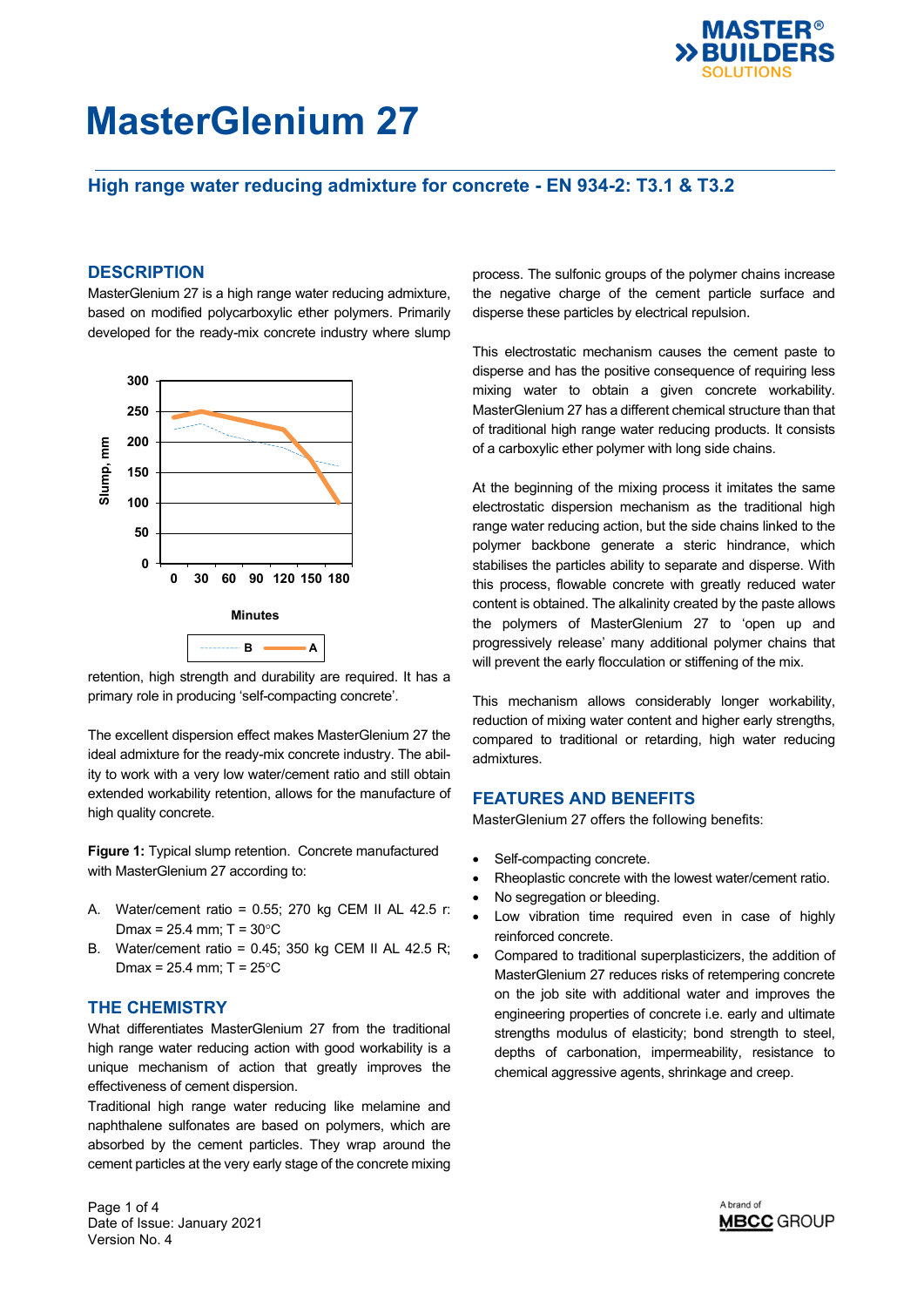

## **High range water reducing admixture for concrete - EN 934-2: T3.1 & T3.2**

## **DOSAGE**

The normally recommended dosage rate of MasterGlenium 27 is approximately:

- *By Volume* 0.48 to 1.91 litres per 100 kg of cement (binder).
- *By Mass*  0.5 to 2.00 kg per 100 kg of cement (binder).

The dosage rates given above are for typical usages, they are not meant as absolute limits, as other dosages may be utilised in special cases according to specific job conditions. If required consult our Technical Services Department for advice. Trial mixes should be carried out to ensure optimum dosage and effect. Where the concrete is to be machine finished by utilising power float or power trowelling methods, we recommend that you contact the Technical Services Department for dosage rate guidance.

### **MIXING**

MasterGlenium 27 is a ready-to-use admixture to be added to the concrete mix as a separate component. Optimal mixing water reduction is obtained if MasterGlenium 27 is dispensed into the concrete mix right after the addition of the first 50 - 70% of the mixing water, i.e. when all the solids are wetted out. Avoid adding the admixture to the dry aggregates.

#### **COMPATIBILITY**

MasterGlenium 27 can be used with all types of EN 197 Cements. For use with other special cements, contact our Technical Services Department.

MasterGlenium 27 should not be pre-mixed with other admixtures. If other admixtures are to be used in concrete containing MasterGlenium 27 they must be dispensed separately.

MasterGlenium 27 is **not** compatible with all admixtures of the MasterRheobuild series.

In order to optimise special requirements the use of the following complementary additives is suggested:

 Air entraining agents MasterAir to improve frost/thaw resistance

- Silica fume MasterRheobuild TDS for high performance concrete (HPC) and improve durability in chemical aggressive environments
- For 'self-compacting concrete' MasterGlenium 27 should be used in conjunction with MasterRoc MS products.

When such complimentary admixtures are required it is important that laboratory trials are performed, prior to any supply, to determine the respective dosages of any complimentary admixture, and the suitability, in the fresh and hardened state, of the resultant concrete. In these circumstances we recommend that you consult our Technical Services Department for further advice.

### **PACKAGING**

MasterGlenium 27 is supplied in Bulk, 1000-litre IBC's and 15-litre containers.

### **CONTACT DETAILS**

Master Builders Solutions UK Ltd, Swinton Hall Road, Swinton, Manchester, M27 4EU Tel: +44 (0) 161 727 6300 [www.master-builders-solutions.com/en-gb](http://www.master-builders-solutions.com/en-gb)

Page 2 of 4 Date of Issue: January 2021 Version No. 4

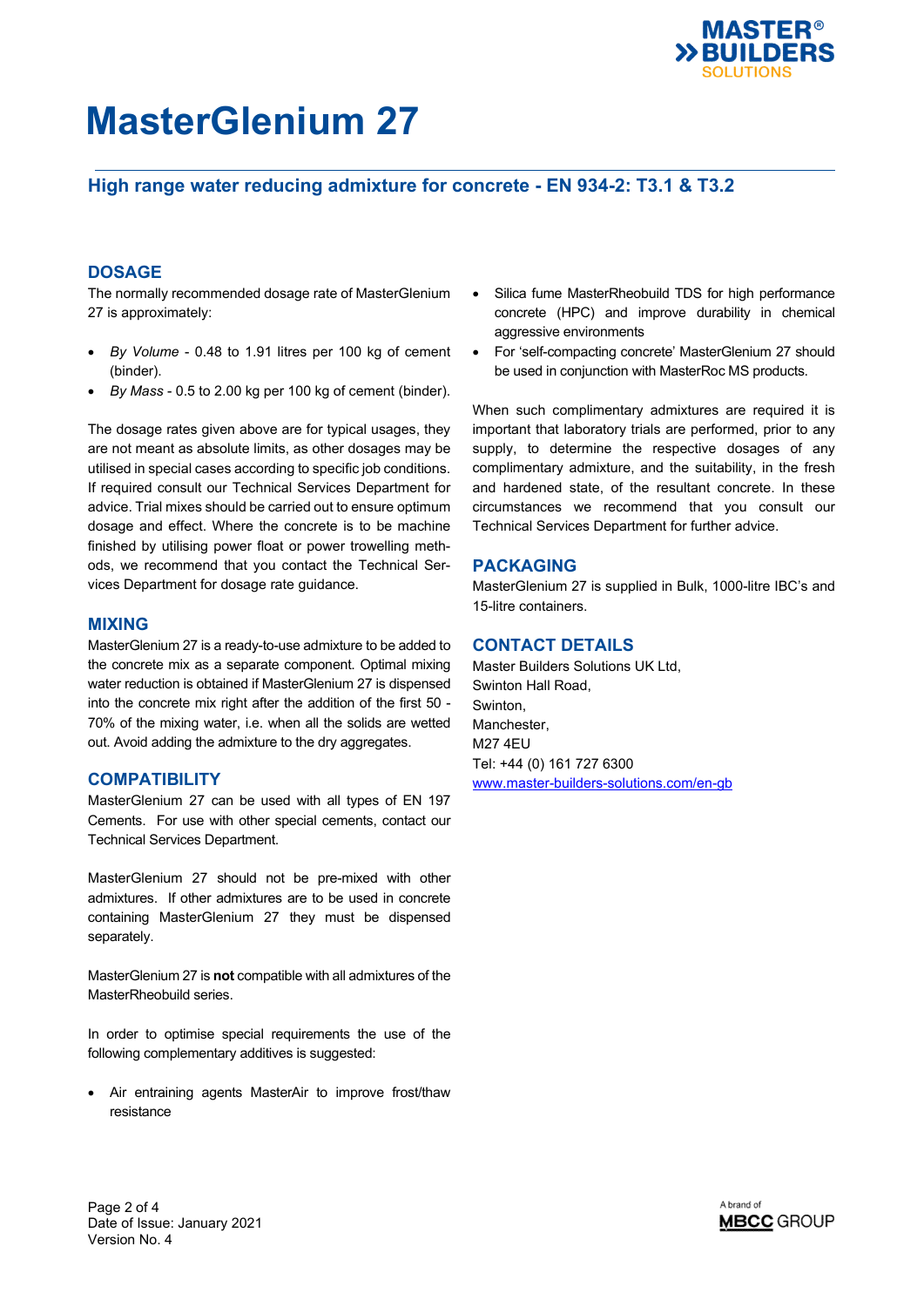

# **High range water reducing admixture for concrete - EN 934-2: T3.1 & T3.2**

| <b>Product Data</b>          |                                                                                                                                                                                                                                                                                                                  |
|------------------------------|------------------------------------------------------------------------------------------------------------------------------------------------------------------------------------------------------------------------------------------------------------------------------------------------------------------|
| Appearance:                  | <b>Brown liquid</b>                                                                                                                                                                                                                                                                                              |
| Specific gravity @ 20°C:     | $1.05 \pm 0.02$ g/cm <sup>3</sup>                                                                                                                                                                                                                                                                                |
| pH-value:                    | $7.0 \pm 1$                                                                                                                                                                                                                                                                                                      |
| Alkali content (%):          | $\leq$ 2.50 by mass                                                                                                                                                                                                                                                                                              |
| Chloride content (%):        | $\leq 0.10$ by mass                                                                                                                                                                                                                                                                                              |
| Corrosion behaviour:         | Contains only components according to BS EN 934-<br>1:2008, Annex A.1                                                                                                                                                                                                                                            |
| Air Content:                 | Fulfilled                                                                                                                                                                                                                                                                                                        |
| Water reduction:             | $\geq$ 112% of Reference mix                                                                                                                                                                                                                                                                                     |
| Increase in consistence:     | Increase of ≥ 120mm from initial slump or ≥ 160mm from<br>initial flow                                                                                                                                                                                                                                           |
| Retention of consistence:    | At 30 mins ≥ Reference mix at initial                                                                                                                                                                                                                                                                            |
| Compressive strength:        | Fulfilled                                                                                                                                                                                                                                                                                                        |
| Durability:                  | <b>NPD</b>                                                                                                                                                                                                                                                                                                       |
| Dangerous substances:        | <b>NPD</b>                                                                                                                                                                                                                                                                                                       |
| <b>Logistics</b>             |                                                                                                                                                                                                                                                                                                                  |
| Shelf life:                  | 12 months if stored according to manufacturer's instructions<br>in unopened container.                                                                                                                                                                                                                           |
| Storage conditions:          | Store in original sealed containers and at temperatures be-<br>tween 5°C and 30°C. Store under cover, out of direct sun-<br>light and protect from extremes of temperature. Failure to<br>comply with the recommended storage conditions may re-<br>sult in premature deterioration of the product or packaging. |
| Handling and transportation: | Refer to MasterGlenium 27 Safety Data Sheet                                                                                                                                                                                                                                                                      |
| Disposal:                    | Refer to MasterGlenium 27 Safety Data Sheet                                                                                                                                                                                                                                                                      |



**EN 934-2: T3.1 & T3.2** Declaration of Performance can be found at www.master-builders-solutions.com/en-gb